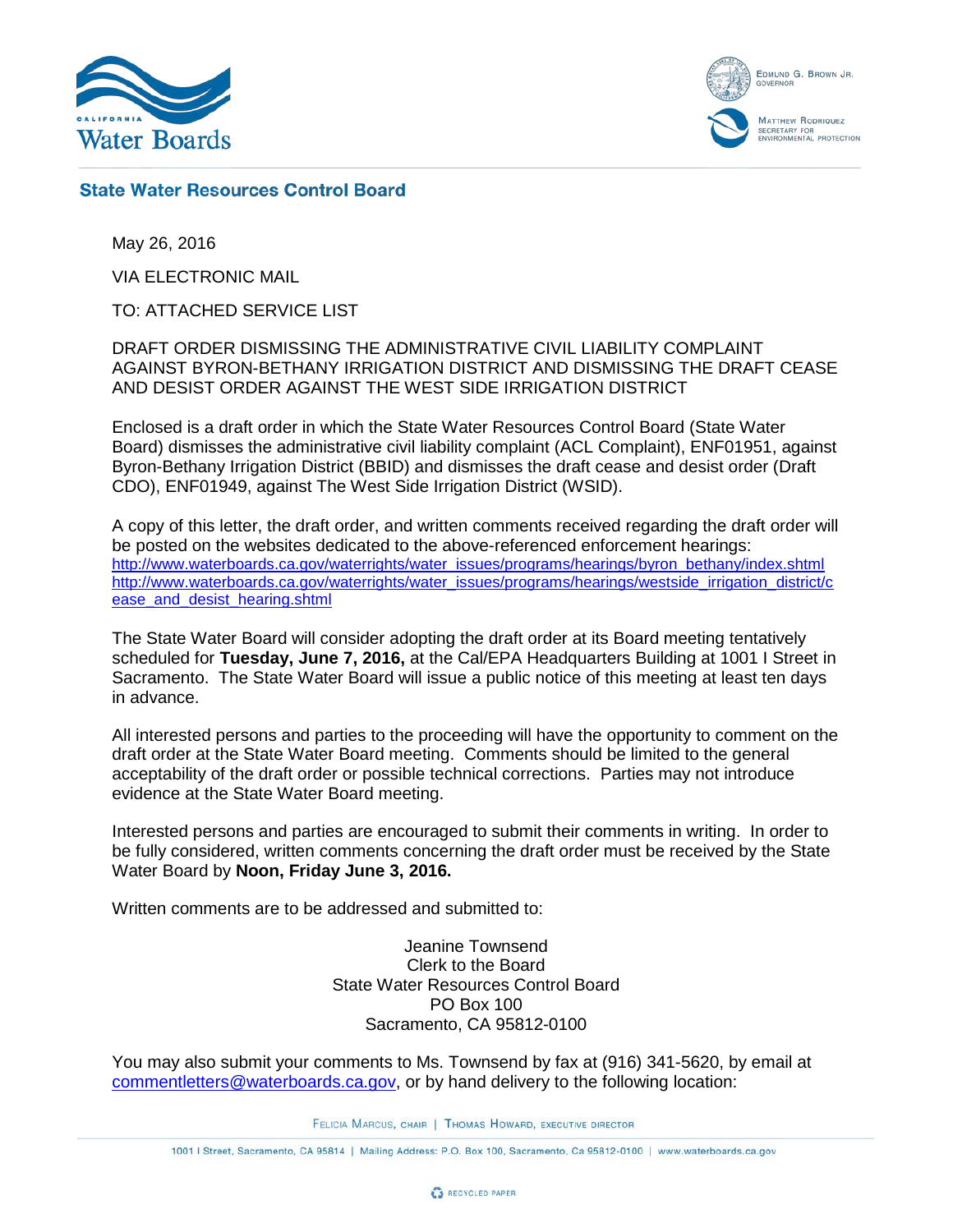Jeanine Townsend, Clerk to the Board Executive Office State Water Resources Control Board Cal/EPA Headquarters 1001 "I" Street, 24th Floor Sacramento, CA

Couriers delivering comments must check in with lobby security and have them contact the Executive Office on the 24th floor at (916) 341-5600.

Please include the subject line, "**COMMENT LETTER – 06/07/16 BOARD MEETING: BBID ACL and WSID CDO HEARINGS**." Any faxed or emailed items must be followed by a mailed or delivered hard copy with an original signature.

During the pendency of this proceeding, there shall be no ex parte communications regarding substantive or controversial procedural matters within the scope of the proceeding between State Water Board members or hearing team members and any of the other participants, including members of the prosecution team. (Gov. Code, §§ 11430.10-11430.80.) Questions regarding non-controversial procedural matters should be directed to Staff Counsel Nicole Kuenzi at (916) 322-4142 or by email to Nicole. Kuenzi@waterboards.ca.gov; or Ernie Mona at (916) 341-5359 or by email to [Ernie.Mona@waterboards.ca.gov](mailto:Ernie.Mona@waterboards.ca.gov) (Gov. Code, § 11430.20, subd. (b)**.)**

Sincerely,

 $\mathcal{F}_{\pi}$ More

*for* Michael Buckman, Chief Hearings Unit Division of Water Rights

ENCLOSURES: Service List Draft Order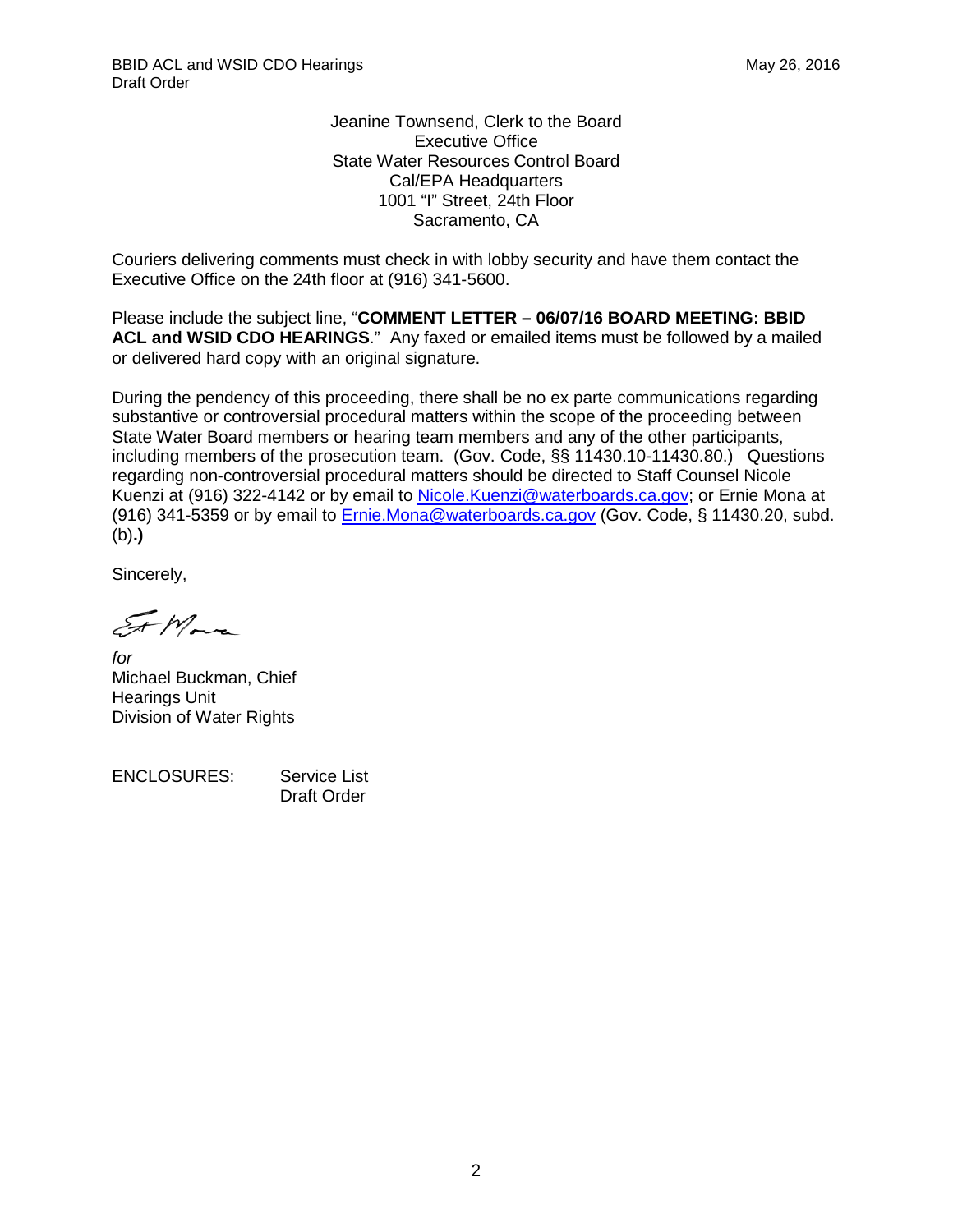## **SERVICE LIST OF PARTICIPANTS THE WEST SIDE IRRIGATION DISTRICT CEASE AND DESIST ORDER HEARING (October 8, 2015, Revised 12/18/15, 05/25/16)**

Parties

| THE FOLLOWING MUST BE SERVED WITH WRITTEN TESTIMONY, EXHIBITS AND OTHER                          |
|--------------------------------------------------------------------------------------------------|
| DOCUMENTS. (All have AGREED TO ACCEPT electronic service, pursuant to the rules specified in the |
| hearing notice.)                                                                                 |

| <b>DIVISION OF WATER RIGHTS</b><br><b>Prosecution Team</b><br>Andrew Tauriainen, Attorney III<br><b>SWRCB Office of Enforcement</b><br>1001   Street,<br>16th Floor<br>Sacramento, CA 95814<br>Andrew.Tauriainen@waterboards.ca.gov | THE WEST SIDE IRRIGATION DISTRICT<br>Jeanne M. Zolezzi<br>Karna Harrigfeld<br>Janelle Krattiger<br>Herum\Crabtree\Suntag<br>5757 Pacific Ave., Suite 222<br>Stockton, CA 95207<br>jzolezzi@herumcrabtree.com<br>kharrigfeld@herumcrabtree.com<br>jkrattiger@herumcrabtree.com                |
|-------------------------------------------------------------------------------------------------------------------------------------------------------------------------------------------------------------------------------------|----------------------------------------------------------------------------------------------------------------------------------------------------------------------------------------------------------------------------------------------------------------------------------------------|
| <b>STATE WATER CONTRACTORS</b><br>Stephanie Morris<br>1121 L Street, Suite 1050<br>Sacramento, CA 95814<br>smorris@swc.org                                                                                                          | <b>WESTLANDS WATER DISTRICT</b><br>Daniel O'Hanlon<br>Rebecca Akroyd<br>Kronick Moskovitz Tiedemann & Girard<br>400 Capitol Mall, 27th Floor<br>Sacramento, CA 95814<br>dohanlon@kmtg.com<br>rakroyd@kmtg.com<br>Philip Williams of Westlands Water District<br>pwilliams@westlandswater.org |
| <b>SOUTH DELTA WATER AGENCY</b><br>John Herrick, Esq.<br>Dean Ruiz<br>4255 Pacific Ave., Suite 2<br>Stockton, CA 95207<br>jherrlaw@aol.com<br>dean@hprlaw.net                                                                       | <b>CENTRAL DELTA WATER AGENCY</b><br>Jennifer Spaletta<br>Spaletta Law PC<br>PO Box 2660<br>Lodi, CA 95241<br>jennifer@spalettalaw.com<br>Dante Nomellini and Dante Nomellini, Jr.<br>Nomellini, Grilli & McDaniel<br>ngmplcs@pacbell.net<br>dantejr@pacbell.net                             |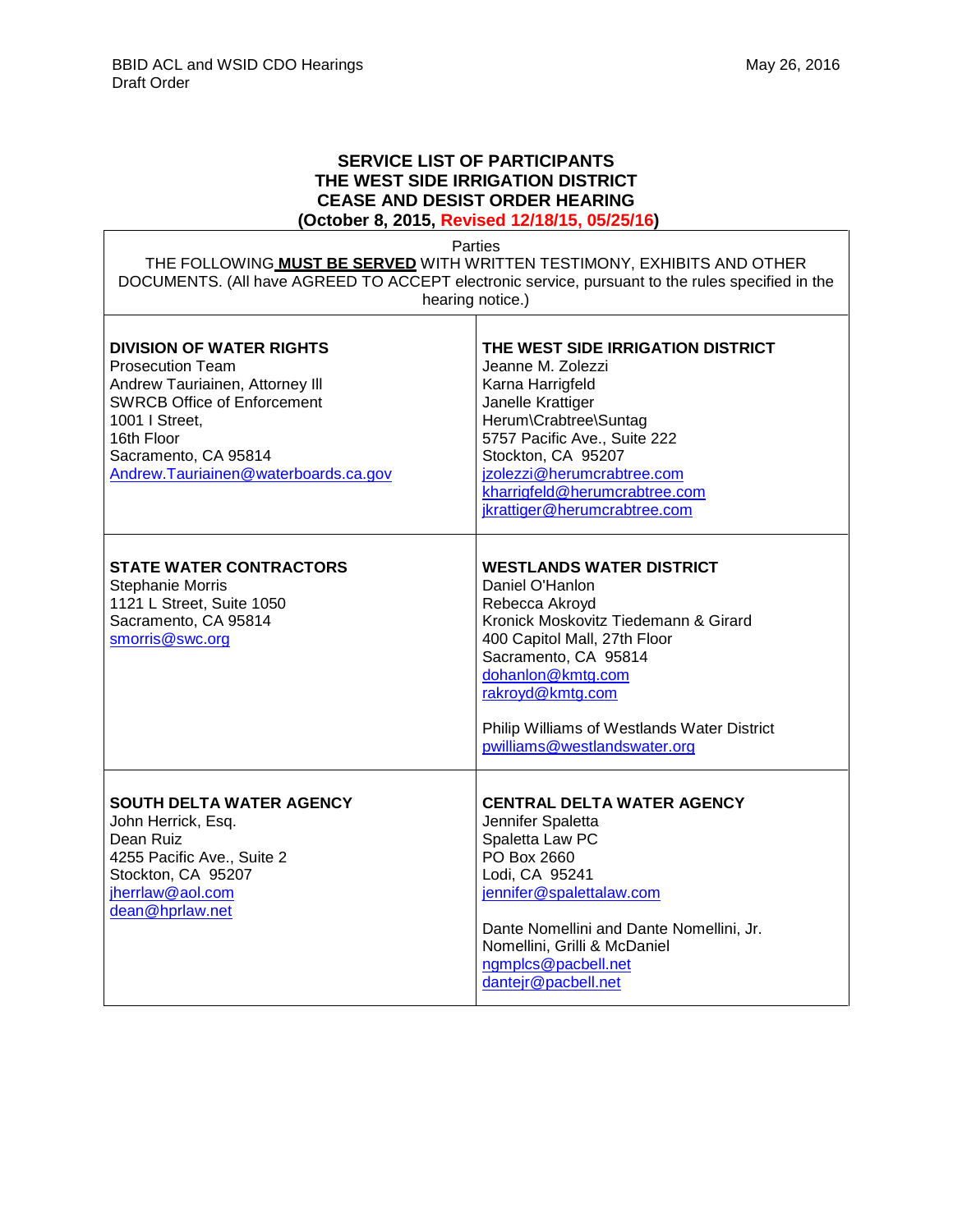| CITY AND COUNTY OF SAN FRANCISCO<br>Jonathan Knapp<br>Office of the City Attorney<br>1390 Market Street, Suite 418<br>San Francisco, CA 94102<br>jonathan.knapp@sfgov.org | <b>SAN JOAQUIN TRIBUTARIES AUTHORITY</b><br>Valerie Kincaid<br>Tim O'Laughlin<br>O'Laughlin & Paris LLP<br>2617 K Street, Suite 100<br>Sacramento, CA 95814<br>vkincaid@olaughlinparis.com<br>towater@olaughlinparis.com<br>(revised 12/18/15)                                        |
|---------------------------------------------------------------------------------------------------------------------------------------------------------------------------|---------------------------------------------------------------------------------------------------------------------------------------------------------------------------------------------------------------------------------------------------------------------------------------|
| <b>CALIFORNIA DEPARTMENT OF WATER</b><br><b>RESOURCES</b><br>Robin McGinnis, Attorney<br>PO Box 942836<br>Sacramento, CA 94236-0001<br>robin.mcginnis@water.ca.gov        | <b>BYRON BETHANY IRRIGATION DISTRICT</b><br>Daniel Kelly<br>Stuart L. Somach<br>Michael E. Vergara<br>Somach Simmons & Dunn<br>500 Capitol Mall, Suite 1000,<br>Sacramento, CA 95814<br>dkelly@somachlaw.com<br>ssomach@somachlaw.com<br>mvergara@somachlaw.com<br>(revised 05/25/16) |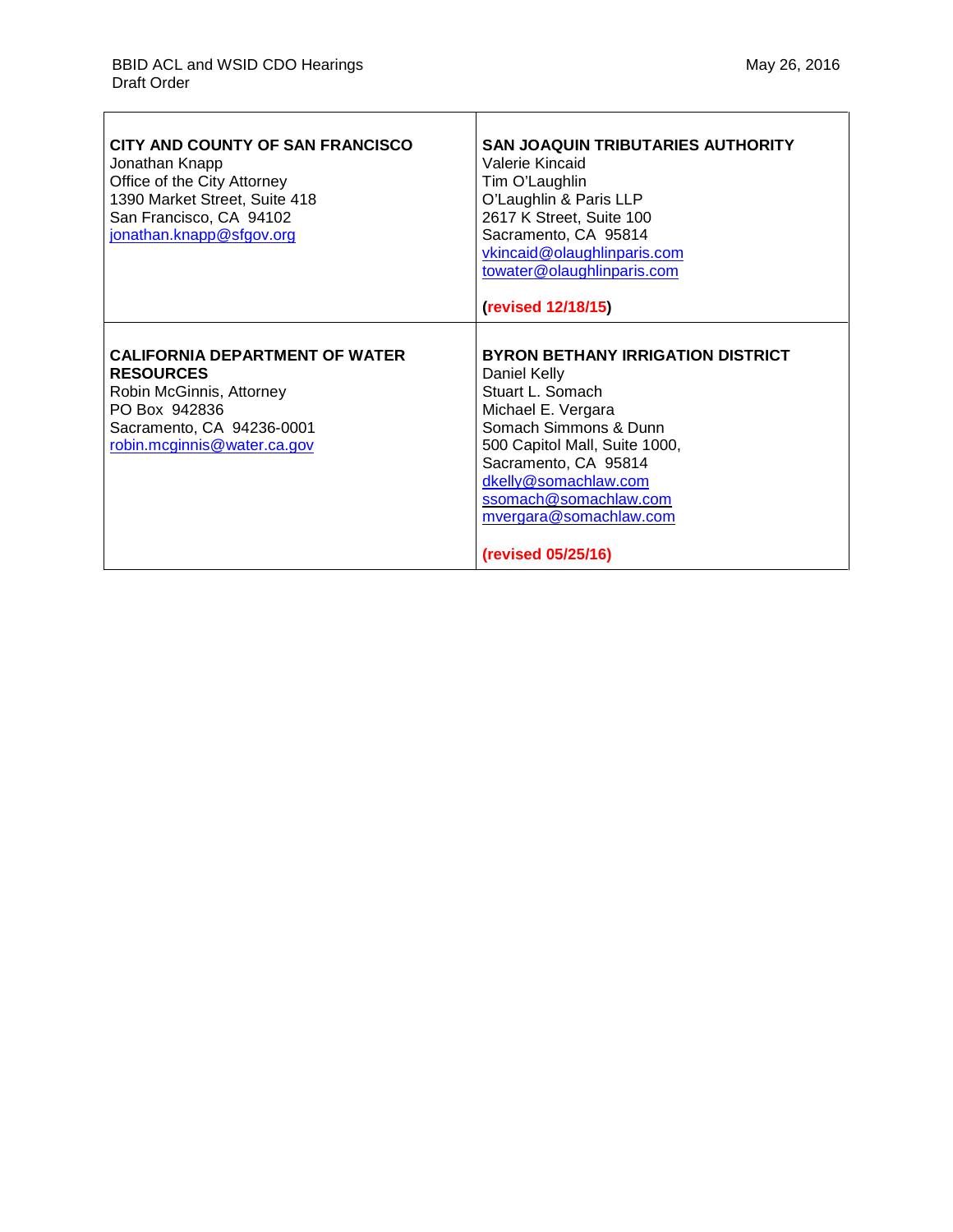## **SERVICE LIST OF PARTICIPANTS BYRON-BETHANY IRRIGATION DISTRICT ADMINISTRATIVE CIVIL LIABILITY HEARING**

**(09/02/15; Revised: 09/10/15; Revised 10/06/15; Revised 10/22/15, 12/18/15, 05/25/16)**

## **PARTIES**

THE FOLLOWING **MUST BE SERVED** WITH WRITTEN TESTIMONY, EXHIBITS AND OTHER DOCUMENTS. (All have AGREED TO ACCEPT electronic service, pursuant to the rules specified in the hearing notice.)

 $\top$ 

| <b>Division of Water Rights</b><br><b>Prosecution Team</b><br>Andrew Tauriainen, Attorney III<br><b>SWRCB Office of Enforcement</b><br>1001   Street.<br>16th Floor<br>Sacramento, CA 95814<br>andrew.tauriainen@waterboards.ca.gov                              | <b>Byron Bethany Irrigation District</b><br>Daniel Kelly<br>Stuart L. Somach<br>Michael E. Vergara<br>Somach Simmons & Dunn<br>500 Capitol Mall, Suite 1000,<br>Sacramento, CA 95814<br>dkelly@somachlaw.com<br>ssomach@somachlaw.com<br>mvergara@somachlaw.com<br>(revised 05/25/16)                                                       |
|------------------------------------------------------------------------------------------------------------------------------------------------------------------------------------------------------------------------------------------------------------------|---------------------------------------------------------------------------------------------------------------------------------------------------------------------------------------------------------------------------------------------------------------------------------------------------------------------------------------------|
| <b>Patterson Irrigation District</b><br><b>Banta-Carbona Irrigation District</b><br>The West Side Irrigation District<br>Jeanne M. Zolezzi<br>Herum\Crabtree\Suntag<br>5757 Pacific Ave., Suite 222<br>Stockton, CA 95207<br>jzolezzi@herumcrabtree.com          | <b>City and County of San Francisco</b><br>Jonathan Knapp<br>Office of the City Attorney<br>1390 Market Street, Suite 418<br>San Francisco, CA 94102<br>jonathan.knapp@sfgov.org<br>Robert E. Donlan<br>Ellison, Schneider & Harris L.L.P.<br>2600 Capitol Avenue, Suite 400<br>Sacramento, CA 95816<br>(916) 447-2166<br>red@eslawfirm.com |
| <b>Central Delta Water Agency</b><br>Jennifer Spaletta<br>Spaletta Law PC<br>PO Box 2660<br>Lodi, CA 95241<br>jennifer@spalettalaw.com<br>Dante Nomellini and Dante Nomellini, Jr.<br>Nomellini, Grilli & McDaniel<br>ngmplcs@pacbell.net<br>dantejr@pacbell.net | <b>California Department of Water Resources</b><br>Robin McGinnis, Attorney<br>PO Box 942836<br>Sacramento, CA 94236-0001<br>robin.mcginnis@water.ca.gov                                                                                                                                                                                    |